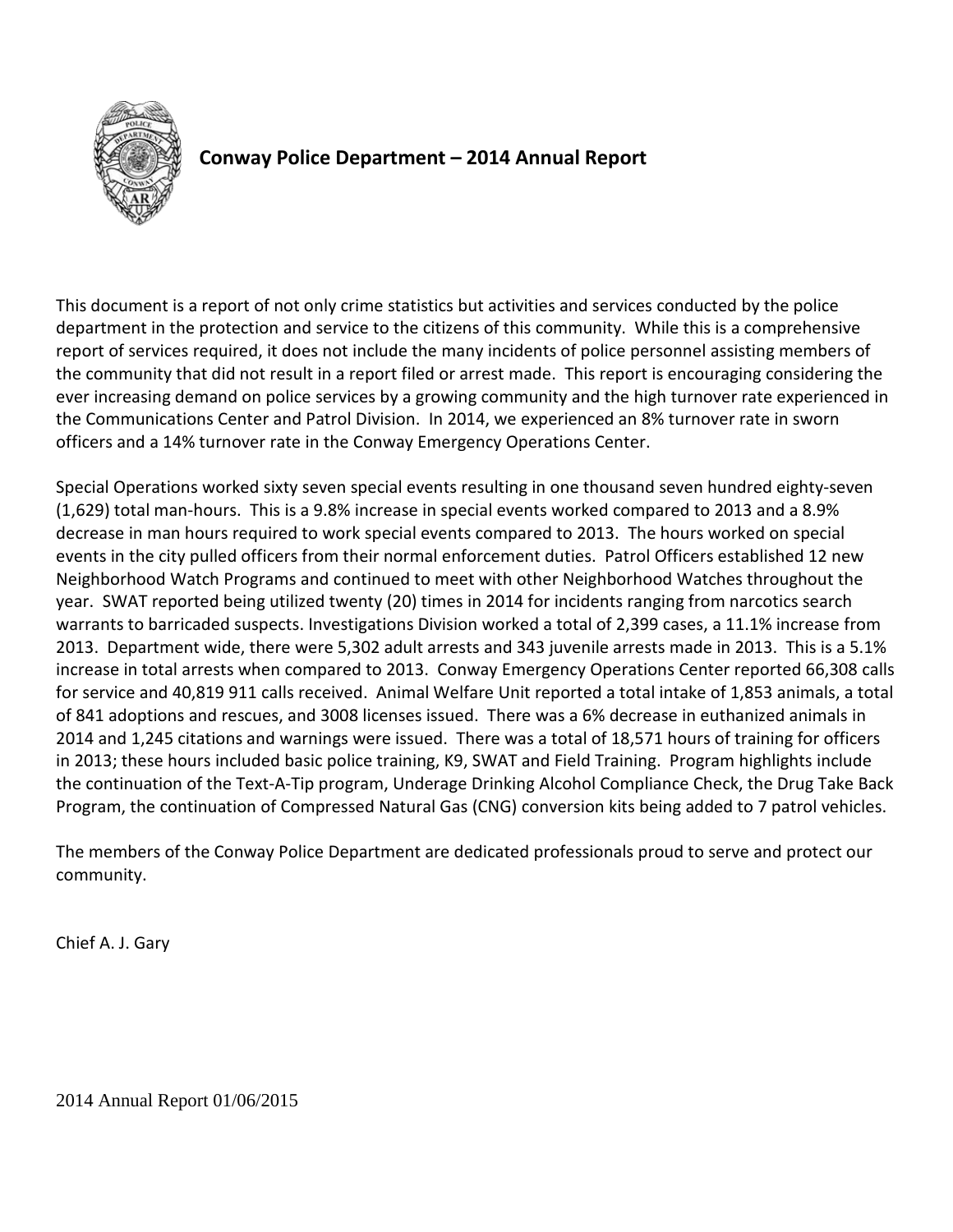**Violent Crimes,** overall, experienced a slight increase from 2013 to 2014. There were 232 violent crimes reported in 2014 versus 226 violent crimes reported in 2013. The percentage of clearance for Violent Crimes in 2014 is 35% versus 38% for 2013. The Violent Crimes in Conway for 2014 are broken down as follows:

- There was a 0% change in Murders with one reported in 2014 and one reported in 2013.
- There was a 13% increase in Rapes with 26 in 2014 and 23 reported in 2013.
- There was a 21% increase in Robberies with 62 in 2014 and 51 reported in 2013.
- There was a 5.3% decrease in Aggravated Assaults with 143 in 2014 and 151 reported in 2013.

**Property Crimes**, overall, experienced a 4.7% increase from 2013 to 2014 with 2,850 property crimes reported in 2014 versus 2,721 property crimes reported in 2013. The percentage of clearance for Property Crimes in 2014 is 19% versus 44% clearance rate for 2013. The Property Crimes in Conway for 2014 are broken down as follows:

- There was a 6.5% increase in Burglaries with 395 in 2014 and 371 reported in 2013.
- There was a 3% increase in Thefts with 2,311 in 2014 and 2,242 reported in 2013.
- There was a 38% increase in Motor Vehicle Thefts with 141 in 2014 and 102 reported in 2013.
- There was a 50% decrease in Arsons with 3 in 2014 and 6 reported in 2013.

The below table depicts reported incidents over the past eight years. This reflects that while the population in Conway has risen significantly, there has been no significant rise in crime. It should also be noted that in 2008 changes in national reporting requirements resulted in the inclusion of certain crimes that were previously not counted.

Crime Statistics Comparison for 2007 through 2014

|                             | 2007           | 2008   | 2009   | 2010   | 2011   | 2012        | 2013         | 2014   |
|-----------------------------|----------------|--------|--------|--------|--------|-------------|--------------|--------|
| Murder                      | $\overline{2}$ | 0      | 2      | 4      | 3      | $\mathbf 0$ | $\mathbf{1}$ | 1      |
| Rape                        | 39             | 29     | 24     | 19     | 20     | 27          | 23           | 26     |
| Robbery                     | 64             | 61     | 59     | 48     | 82     | 80          | 51           | 62     |
| <b>Burglary</b>             | 465            | 418    | 451    | 446    | 397    | 395         | 371          | 395    |
| Theft                       | 1,681          | 2,399  | 1,980  | 2,012  | 2,108  | 1,849       | 2,242        | 2,311  |
| Motor Vehicle Theft         | 173            | 128    | 125    | 95     | 105    | 94          | 102          | 141    |
| <b>Estimated Population</b> | 55,970         | 57,741 | 58,512 | 59,881 | 60,881 | 62,430      | 63,500       | 65,800 |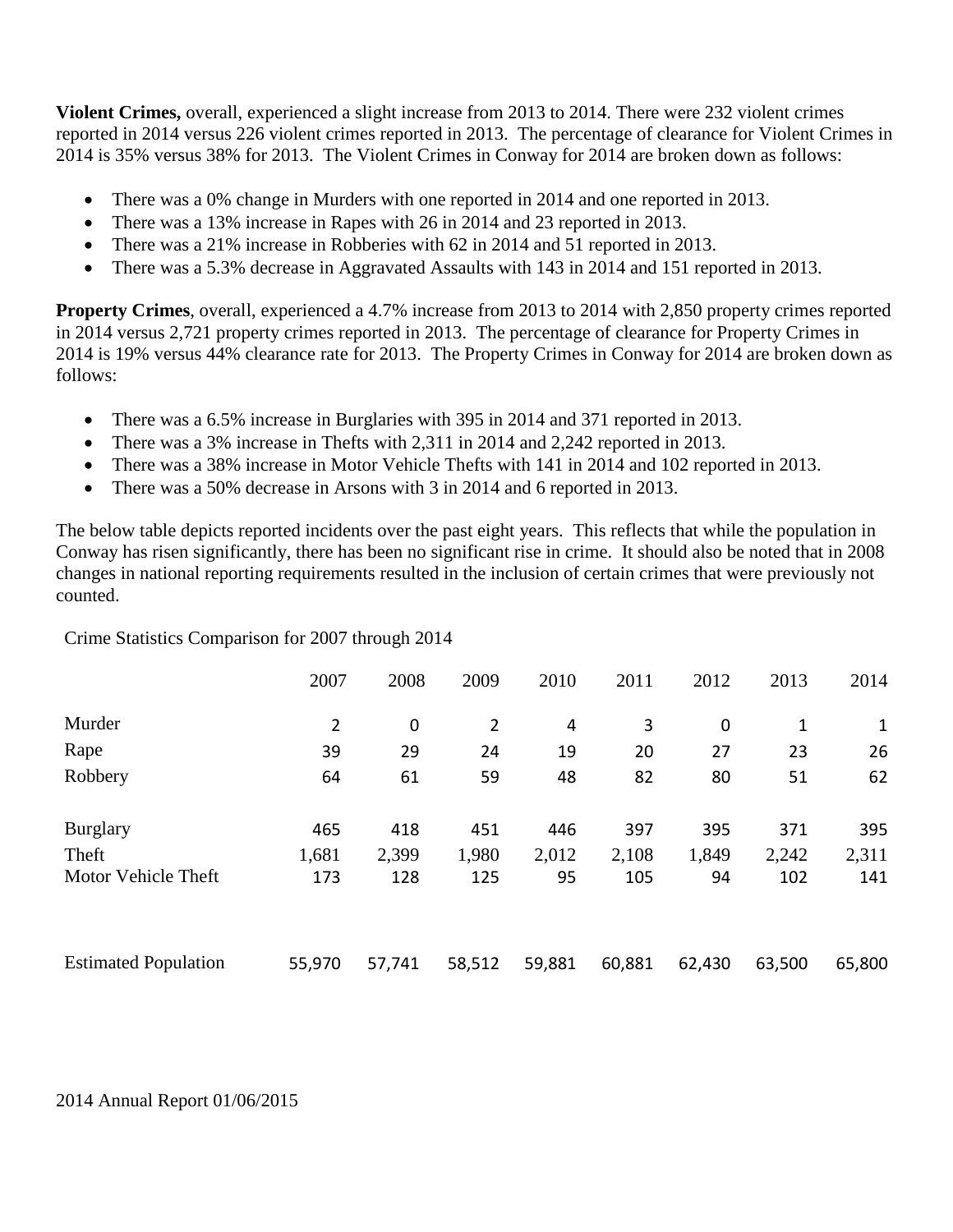## **ADMINISTRATION DIVISION**

The Administration Division consists of 7 sworn officers and 39 non-sworn who are assigned to the following sections: Warrants, Records, Fleet Maintenance, Communications Center, Property and Evidence, Training and the Animal Welfare Unit. The following Administration Division statistics were reported for 2013:

- Fleet Maintenance Section received 7 new, Chevrolet Tahoe police vehicles and 2 new Ford Fusions for CID use. All seven of the Tahoe police vehicles were outfitted with CNG (compressed natural gas) conversion kits that will allow the City of Conway to take advantage of lower fuel cost. The Warrants section also received 1 new Ford F-150 that is equipped with CNG Bi-fuel system. One Chevrolet Sonic was purchased for use by the Parking Enforcement Officer. A 4700 International box truck was transferred to the Police Department from the Fire Department for use as a Command Post Vehicle. In addition, the Fleet Maintenance Section removed from service and auctioned off several vehicles that were no longer serviceable due to excess mileage or use.
- Evidence and Property received 1,727 items in 2014, of which 896 were transported to the Arkansas State Crime Laboratory for processing. 1,896 items were destroyed per court order and 245 items were processed and released to the owner. 547 pounds of prescription drugs were taken in for disposal, while 1,125 pounds of drugs and illegal paraphernalia were destroyed.
- The Training Section reported a total of 18,751 hours of training in 2014; these hours included basic police training, K-9, SWAT and Field Officer Training. CPD instructors provided 465 hours of instruction.
- The Records Section processed 11,434 incident reports, 3,437 collision reports, 6,350 citations and 7,275 warnings for 2014. Records Section also entered 408 citations issued by the UCA Police Department.
- The Conway Emergency Operations Center received a total of 66,308 calls for service during 2014. This averages out to 181 phone calls daily. This is a 4% increase in calls for service when compared to 2013. There were 40,819 911 calls made which averages out to be 111, 911 calls per day, which is an 18% increase compared to 2013.
- Warrant Officers reported a total of 1,613 warrants served, spent 962 hours conducting prisoner transports throughout the state. Warrant Officers spent 175 hours acting as Conway District Court bailiffs; Warrant Section personnel conducted 295 applicant fingerprints, processed 1,041 recalled warrants. Total number of warrants processed through the CPD warrant section was 5,640 warrants.
- Animal Welfare impounded 1,853 animals in 2014 as compared to 1,957 in 2013. Dogs/Cats adopted/placed in rescue during 2014 were 841, a 4.7% increase over 2013's 803 adoptions. Conway residents purchased 3,008 dog and cat licenses during 2014, a decline of 4.4% from 3,146 licenses the year before. These licenses brought in \$41,747 in 2014 as compared to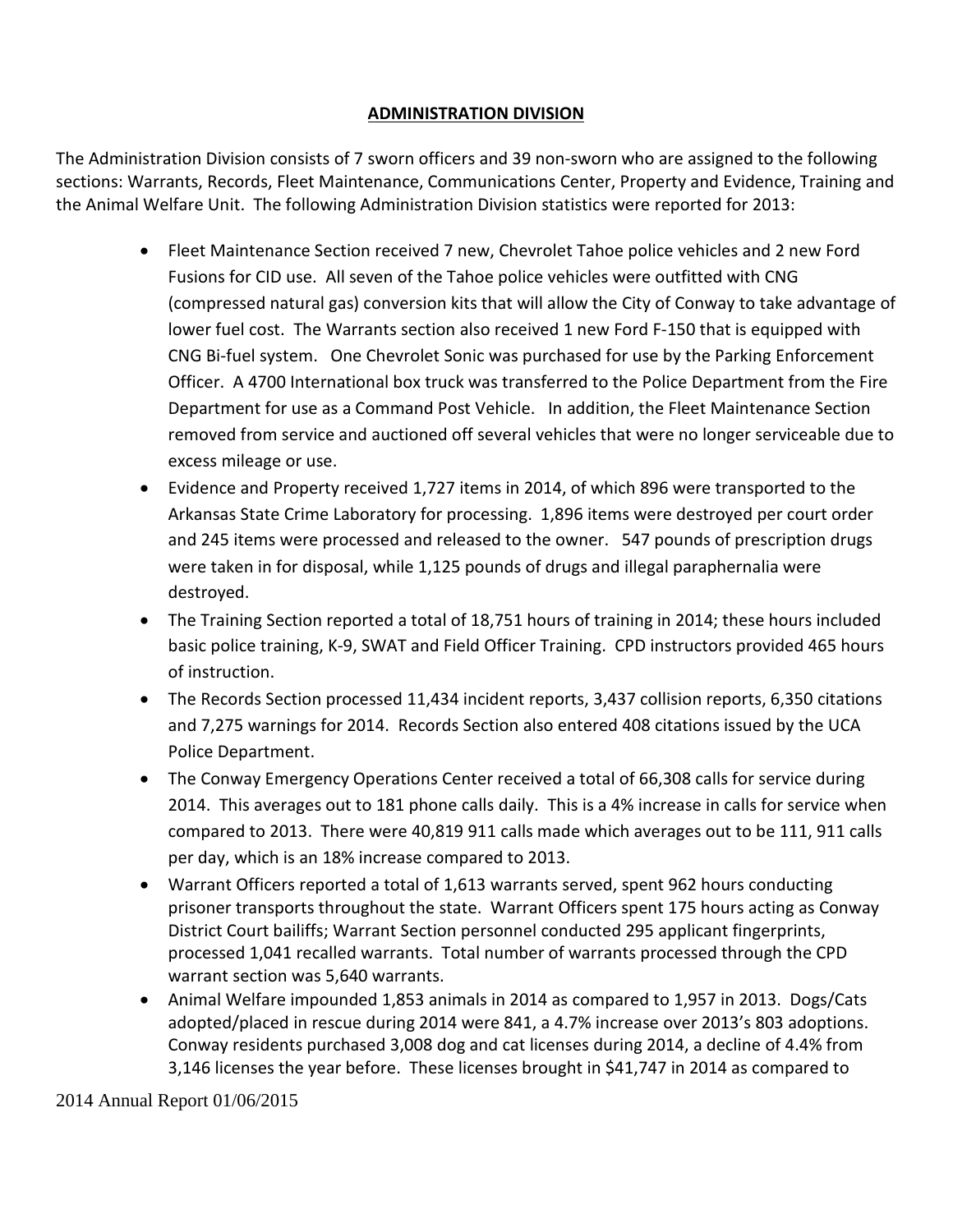\$44,781 in 2013. The euthanasia rate for dogs/cats brought into the Conway AWU was 36% in 2014, a decline of 6% from the 2013 euthanasia rate. This % rate is well below the national % rate of 65%. The adoption rate for dogs/cats brought into the AWU in 2014 was 45% as compared to 41% in 2013. The national adoption rate is 20%. AWU officers issued 1,261 warnings and citations in 2014, a 1% decrease over 2013. Calls for Service increased by 4.75% in 2014 with 3,261 compared to 3,113 in 2013.

# **PATROL DIVISION**

The Patrol Division consists of 78 sworn officers and 2 non-sworn who are assigned to Patrol, Traffic and Special events. The following Patrol Division statistics were reported for 2014:

- District officers established 12 new Neighborhood Watch Programs compared to 3, in 2013.
- Patrol Division has 14 Pillars of Training that each officer must complete. As of 2014, Patrol Division as a whole has completed 95.8% of the 14 training courses. This training includes courses such as Basic Crime Scene Processing, Emergency Vehicle Operations, Radar and Standardized Field Sobriety Test and Taser training.
- Patrol reported 28 police pursuits, a 50% increase compared to 2013; 3,440 accidents were worked, a 5% increase compared to 2013; 175 DWI/DUI arrests were made, a 12.5% decrease compared to 2013; 754 "no seat belt" citations were issued, an 17% decrease compared to 2013; and 51 "no child restraint" citations were issued, a 25% decrease compared to 2013.
- SWAT reported being utilized twenty (20) times in 2014 for incidents ranging from narcotics search warrants to barricaded suspects. Each SWAT officer completed, on average, 184 hours training throughout the year. Four team members attended Sniper School that totaled 80 hours for each member. Two new members attended basic SWAT School and one member attended Tactical EVOC traning.

#### **INVESTIGATIONS DIVISION**

The Conway Police Department Criminal Investigation Division consists of 28 sworn officers and 1 non-sworn who are assigned to Investigations, Narcotics, K9's, School Resource Officers and COMPSTAT. The following CID statistics were reported for 2014:

- Investigations worked a total of 2,399 cases, a 11.1% increase from 2013. Narcotics reported 515 cases opened, a 2.1% decrease compared to 2013; \$2,828,799.75 worth of illegal drugs seized, a 13.5% increase compared to 2013; 52 search warrants served, a 22.4% decrease compared to the 67 search warrants served in 2013.
- The K9 Unit was utilized 111 times throughout the year for vehicle searches, building searches and narcotic searches. The Unit seized a street value of \$201,821.02 in illegal narcotics in 2014. They also performed 31 public demonstrations throughout the year for schools, civic group and other community events.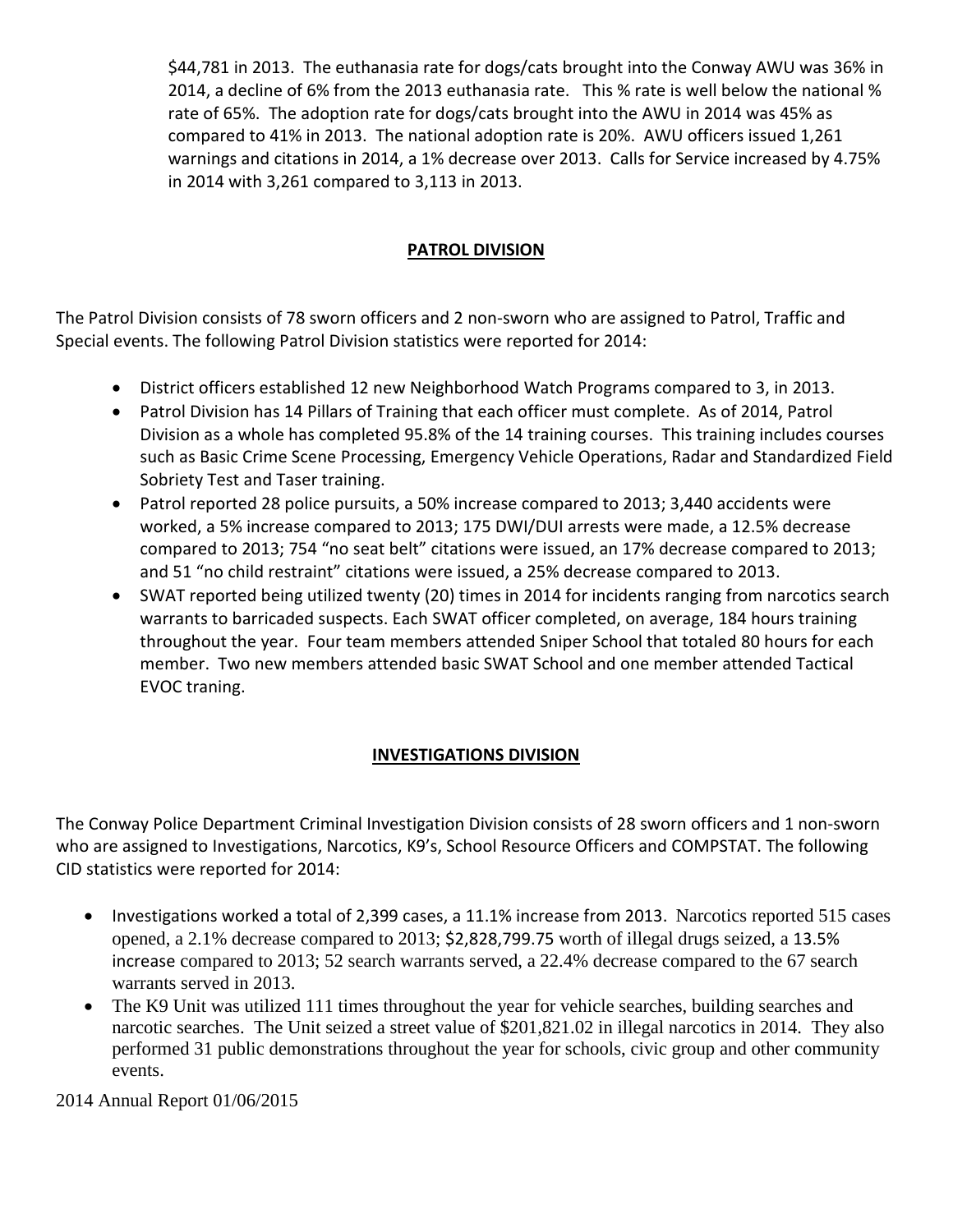• There were 5,302 adult arrests made and 343 juvenile arrests made, department wide, in 2014, a 5.1% increase in total arrests.

#### Program Highlights

Text A Tip

Due to the enormous popularity of text messaging the Conway Police Department began utilizing state of the art technology to receive crime tips via text message and through WebTips. This service is 100% anonymous. The technology routes messages through a server that encrypts cell phone numbers before they get to police. The technology also allows investigators to securely reply back to the cell phone without compromising the tipster's identity.

Some of the advantages of text messaging includes being able to communicate in real time with texters. It also allows people to notify police when calling may not be feasible or safe. Texting a tip is easy. We received 136 tips in 2014 regarding drug activity, suspect identification and numerous other items of interest to our department. The system has been a success and we hope to continue to use it as a tool for fighting crime during this next year

❖ Restaurant Alcohol Compliance Checks

The Narcotics Section of the Conway Police Department conducted 101 alcohol compliance checks at 41 local restaurants throughout 2014. This operation is to ensure that restaurants are properly checking identification of its patrons and are not selling to underage customers. Of the 101 checks that were made, 78 checks passed while 23 failed for a success rate of 77.23%. In 2014, 82 reports were filed with that State of Arkansas Alcohol Beverage Control Division. Those reports consisted of disorderly conduct, public intoxication, battery and serving minors.

❖ Drug Take Back Program

Conway Police Department installed a permanent drop box for citizens to dispose of their unused prescription drugs. In 2014, 547 lbs of prescription medications were collected and disposed of safely. This is a 1.2% decrease compared to 2013.

❖ School Resource Officer K9

The Conway Police Department, in cooperation with the Conway Public School District, received a trained police dog that is being utilized in the Conway schools. K9 Chip, a black Labrador Retriever, is trained in the detection of narcotics and firearms. He is utilized for narcotic / firearm searches in the schools to help deter or detect the presence of illegal items on school property. He also travels to all the elementary schools and does K9 demonstrations and speaking engagements with kids in an effort to prevent juvenile delinquency through close contact and by creating positive relationships with students.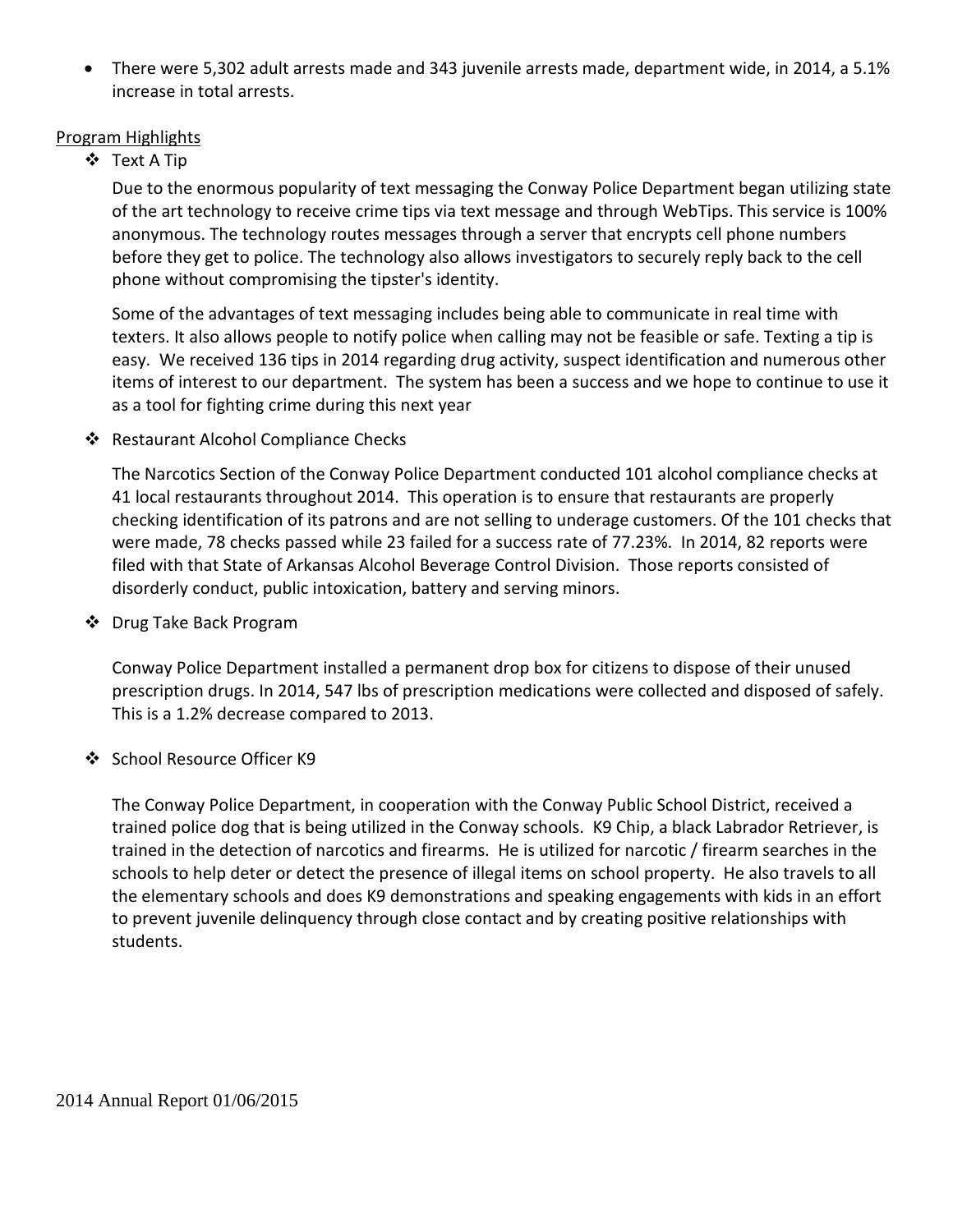

## **Conway Police Department Sworn Turnover Rate 2010-2014**

| Year | Auth.<br><b>Sworn</b><br><b>Officers</b> | <b>Officer</b><br><b>Departures</b> | <b>Officer</b><br><b>Turnover Rate</b> |
|------|------------------------------------------|-------------------------------------|----------------------------------------|
| 2010 | 112                                      | 6                                   | 5%                                     |
| 2011 | 112                                      | 10                                  | 11%                                    |
| 2012 | 114                                      | 8                                   | 7%                                     |
| 2013 | 114                                      | 5                                   | 4%                                     |
| 2014 | 117                                      | 9                                   | 8%                                     |
|      |                                          |                                     |                                        |



# **Conway Communications Center Turnover Rate 2010-2014**

| Year | <b>Auth. Sworn</b><br><b>Dispatchers</b> | <b>Departures</b> | <b>Dispatch</b><br><b>Turnover Rate</b> |
|------|------------------------------------------|-------------------|-----------------------------------------|
| 2010 | 22                                       |                   | 32%                                     |
| 2011 | 22                                       | 16                | 73%                                     |
| 2012 | 22                                       | 10                | 46%                                     |
| 2013 | 22                                       | 3                 | 14%                                     |
| 2014 | 22                                       | 3                 | 14%                                     |
|      |                                          |                   |                                         |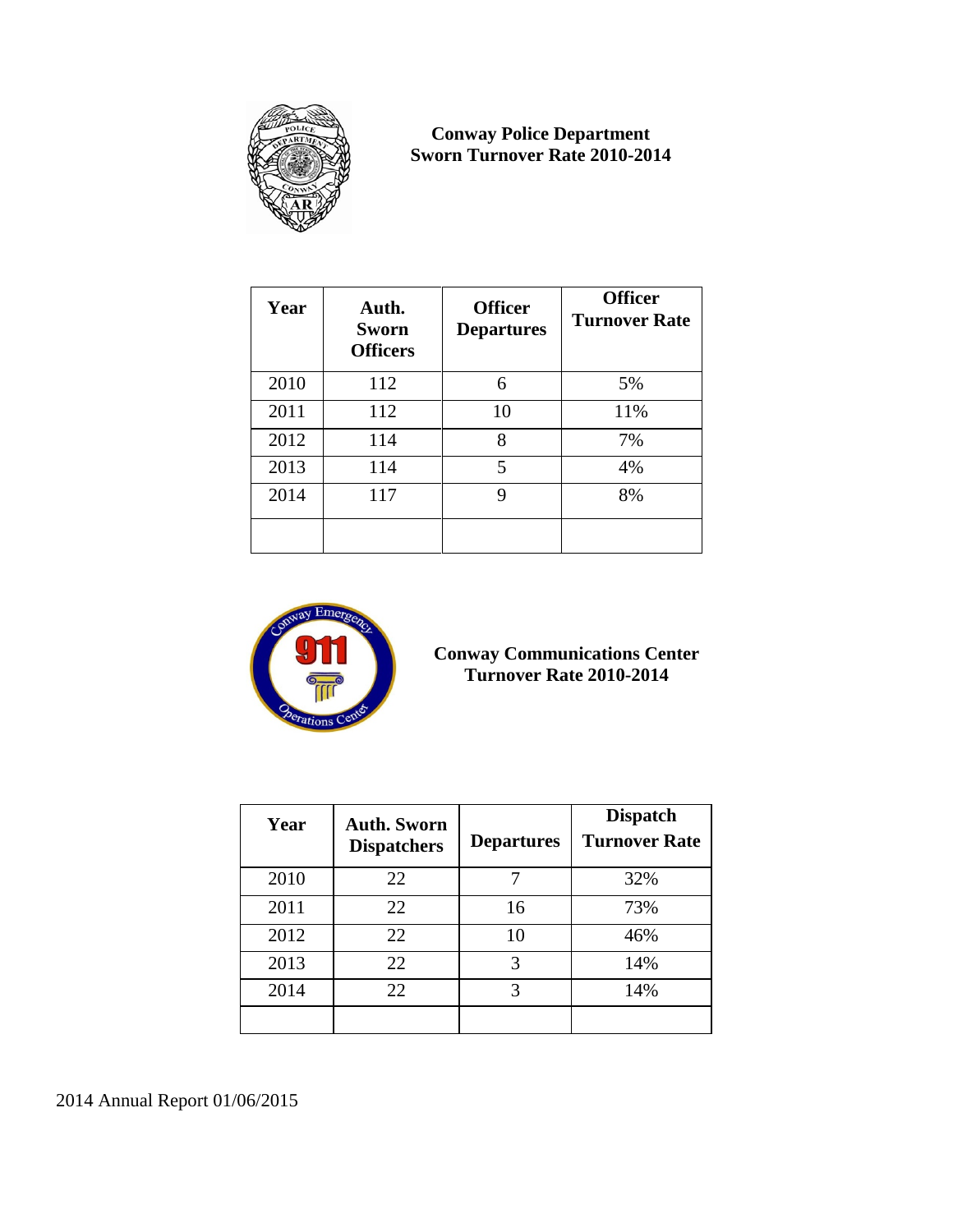

# **SWORN MANPOWER DISTRIBUTION BY RACE-GENDER-RANK**

|              | Chief | Major                   | Lieutenant | Sergeant | Officer      | Total          | % of Dept. |
|--------------|-------|-------------------------|------------|----------|--------------|----------------|------------|
| <b>WM</b>    | 1     | 3                       | 9          | 12       | 71           | 96             | 82%        |
| WF           |       | 1                       |            |          | 9            | 11             | 9%         |
| <b>BM</b>    |       |                         |            | 1        | 3            | $\overline{4}$ | 3%         |
| <b>BF</b>    |       |                         |            |          |              | 1              | 1%         |
| <b>NAM</b>   |       |                         |            |          |              | 1              | 1%         |
| <b>NAF</b>   |       |                         |            |          |              |                |            |
| HM           |       |                         |            |          | $\mathbf{1}$ | 1              | 1%         |
| HF           |       |                         |            |          |              |                |            |
| Vacant       |       |                         |            |          | 3            | 3              | 3%         |
| <b>TOTAL</b> | 1     | $\overline{\mathbf{4}}$ | 9          | 14       | 89           | 117            | 100%       |



# **NON-SWORN MANPOWER DISTRIBUTION POLICE & ANIMAL WELFARE**



|              | <b>FT</b>      | PT             | Total          | % of Dept. |
|--------------|----------------|----------------|----------------|------------|
| <b>WM</b>    | 8              | 1              | 9              | 19%        |
| WF           | 30             | 1              | 31             | 66%        |
| <b>BM</b>    | $\overline{0}$ | 0              | 0              | 0%         |
| <b>BF</b>    | 5              | $\Omega$       | 5              | 11%        |
| <b>NAM</b>   | 0              | $\bf{0}$       | 0              |            |
| <b>NAF</b>   | $\overline{0}$ | $\theta$       | $\overline{0}$ |            |
| HM           | 1              | $\theta$       | 1              | 2%         |
| HF           | $\overline{0}$ | $\theta$       | $\overline{0}$ |            |
| Vacant       | 1              | $\Omega$       | 1              | 2%         |
| <b>TOTAL</b> | 45             | $\overline{2}$ | 47             | 100%       |